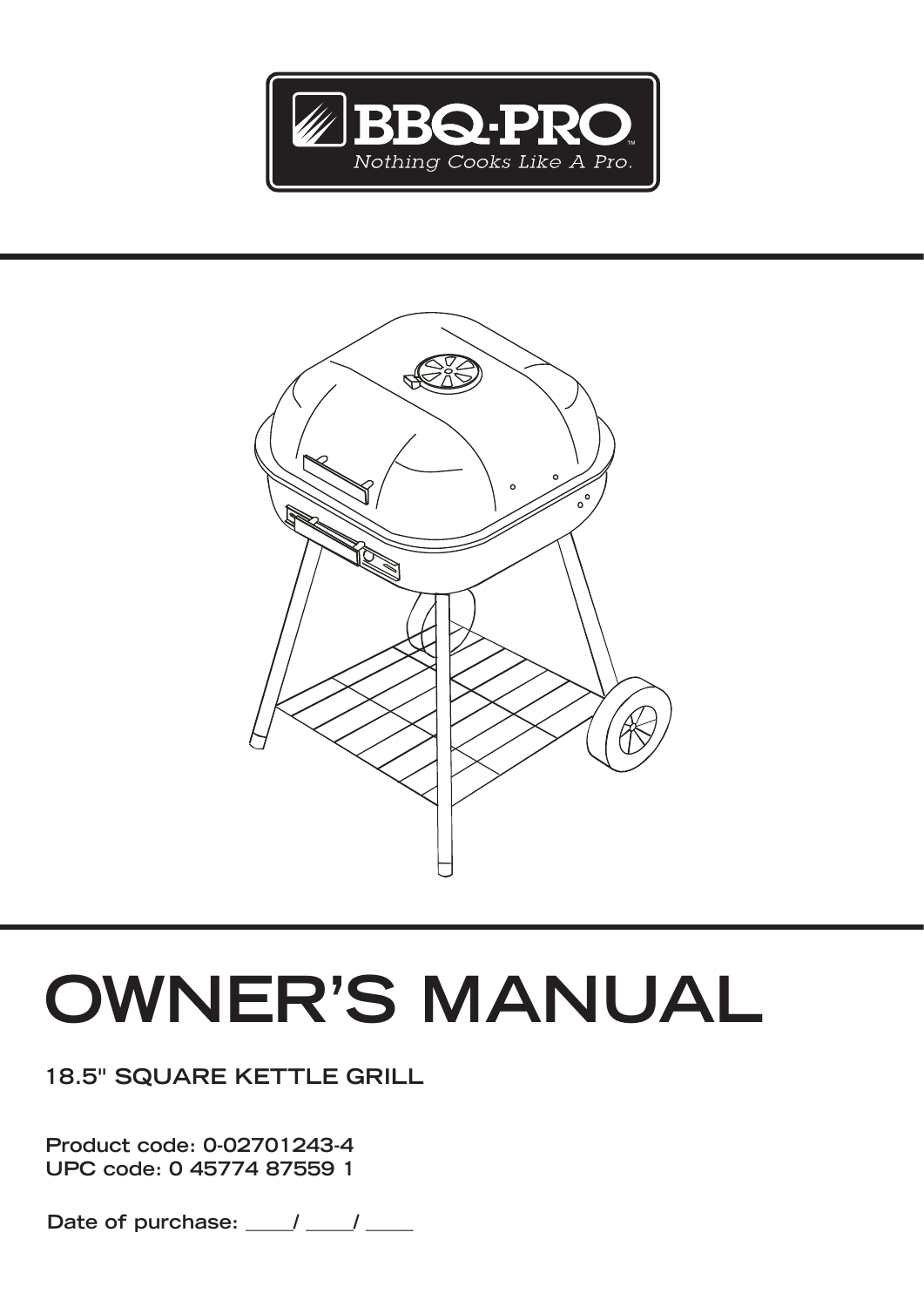## **Tips and Features for safety and ease of use**

Verify that all parts are included with your grill before beginning assembly by checking the Parts List inside. If all parts are not included, please e-mail us at service@nanshanint.com or call us toll free 1-877-998-1697 from 9:00 AM to 5:00 PM EST.

SAFETY GUIDELINES<br>
1. This grill is intended for HOUSEHOLD OUTDOOR USE USE DIAGRAM(S) PROVIDED FOR ASSEMBLY. Leave nuts half-tightened on the grill during

#### *SAFETY GUIDELINES*

1. This grill is intended for **HOUSEHOLD OUTDOOR USE** ONLY. Do not attempt to use grill in enclosed areas or under an overhead cover of any kind, including a tent or patio cover.



Your grill should never be used closer than 36 inches from walls on the back and side(s) of grill. 2. Place your grill outdoors on a firm, level surface. Do not use this grill on a surface that will burn or melt, such as a plastic or artificial surface or wood table. Keep grill away from wooden fences,

- overhanging trees, or other flammable objects before adding and lighting charcoal.
- 3. DO NOT USE GASOLINE, ALCOHOL OR KEROSENE IN THIS GRILL. Use only commercial charcoal lighter fluid with charcoal briquettes or pre-soaked charcoal briquettes. Prepare charcoal according to the product's instructions. Do not exceed 3 lbs of charcoal briquettes in this grill per use.
- 4. After lighting charcoal, do not leave grill unattended.
- 5. Remember to keep children and pets away from lit grill at all times.
- 6. To avoid harm to people, pets, or property, do not move the grill once the charcoal has been lit.
- 7. Once coals are lit, the grill and surrounding surfaces become very hot. Use proper outdoor cooking mitts, utensils and avoid skin contact with all hot surfaces on grill.
- 8. To extinguish charcoal after cooking, dowse coals with sand or spray with a fine mist of water.
- 9. After your grill has cooled, remove ashes from the catcher and cover, and store the grill when not in use.

#### WARNING

#### **CALIFORNIA PROPOSITION 65**

1. Combustion by-products produced when using this product contain chemicals known to the State of California to cause cancer, birth defects, and other reproductive harm.

2. This product contains chemicals, including lead and lead compounds, known to the State of California to cause cancer, birth defects or other reproductive harm. *Wash your hands after handling this product***.**



- Read and follow all Safety, Assembly, and Use and Care Instructions in this Guide before assembling and cooking with this grill.
- Failure to follow all instructions in this Use and Care Guide may lead to fire or explosion, which could result in property damage, personal injury or death.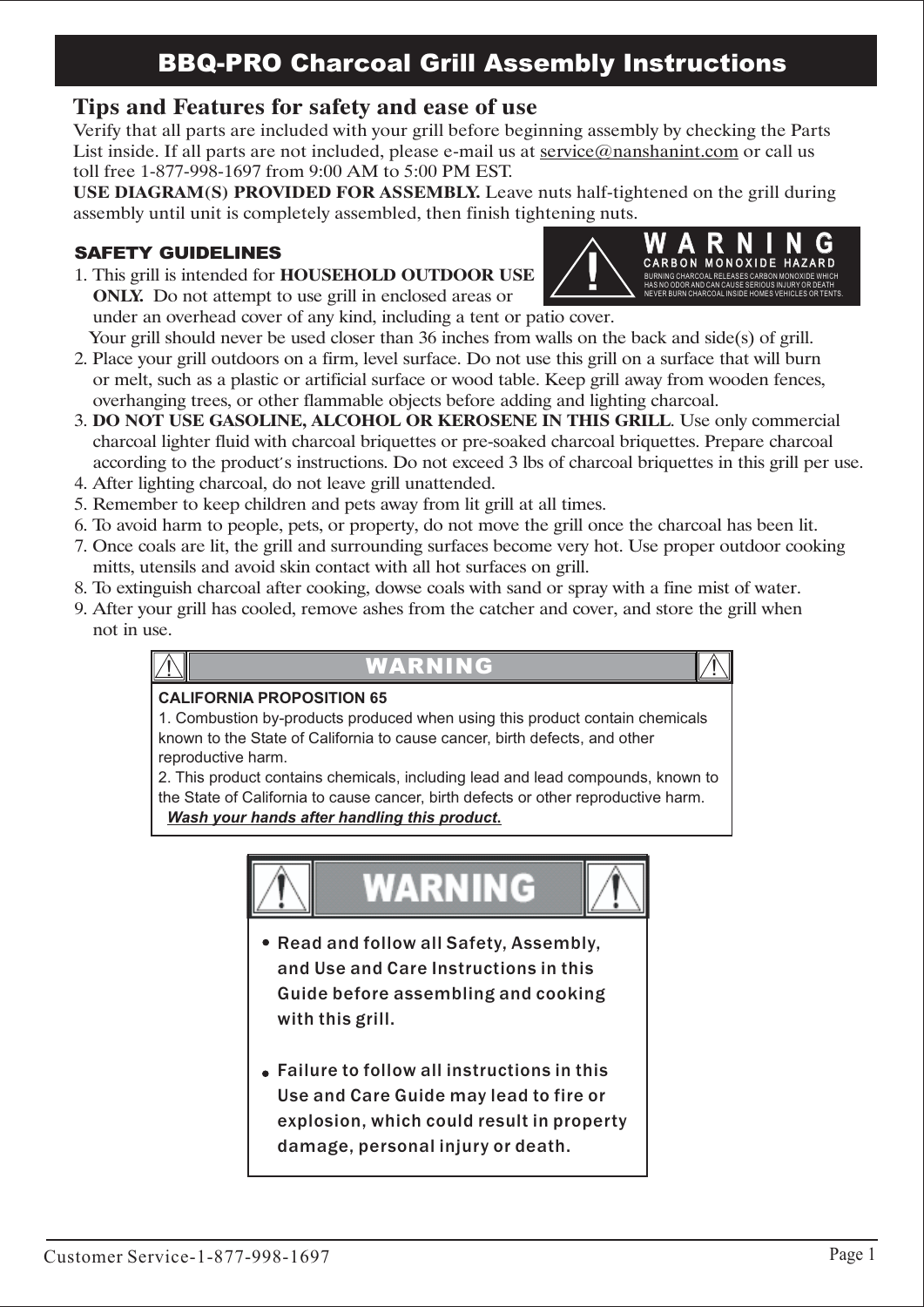## Tools needed for assembly:

Screwdriver (not provided) Open end wrench (not provided)

#### *HARDWARE LIST*



## **PARTS LIST**

| $A:$ Lid $(1)$                                     | E: Wheel Leg (2)  | I: Bottom Bowl Damper (1)                               |
|----------------------------------------------------|-------------------|---------------------------------------------------------|
| <b>CERED</b><br>200450N                            | m<br>ഩ<br>300254N | 220105N                                                 |
| <b>B: Bottom Bowl (1)</b>                          | F: Lid Vent (1)   | J: Handle (2)                                           |
|                                                    |                   |                                                         |
| 210307N                                            | 300255N           | 220010N                                                 |
| C: Cooking Grid (1)                                | $G:$ Wheel $(2)$  | K: Wire Rack<br>(Leg Support) (1)                       |
|                                                    |                   |                                                         |
| 300529N                                            | 500200N           | 300257N                                                 |
| D: Stationary Leg (2)                              | H: Leg Bowl (4)   | L: L&S Hinge (2 each)<br>(Pre-assembled on Bottom Bowl) |
| ഩ<br>$\circ$ ) $\Box$<br>்                         |                   |                                                         |
| $\overline{\cdot}$ ) $\overline{\cdot}$<br>300253N | 220200N           | 220600N                                                 |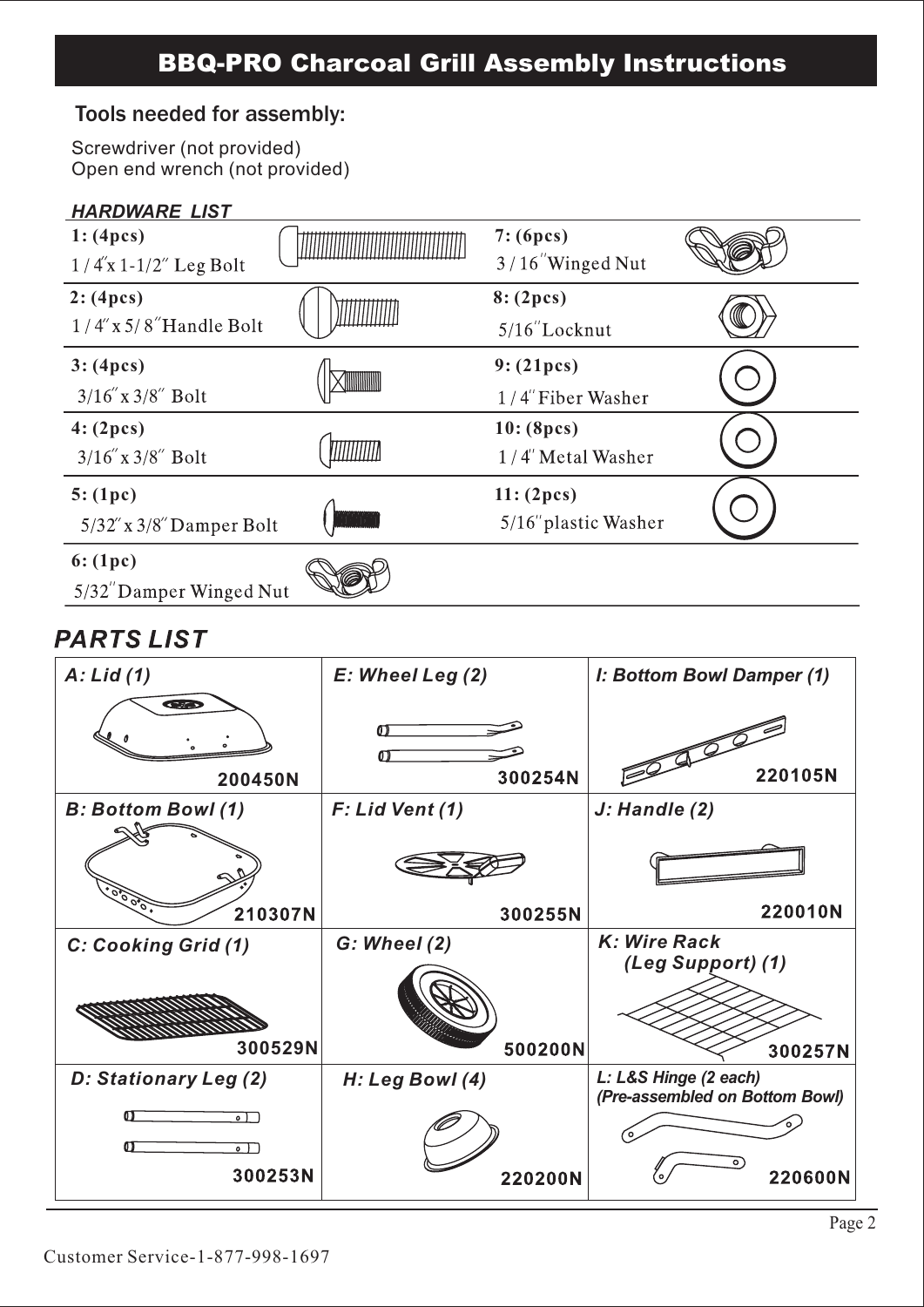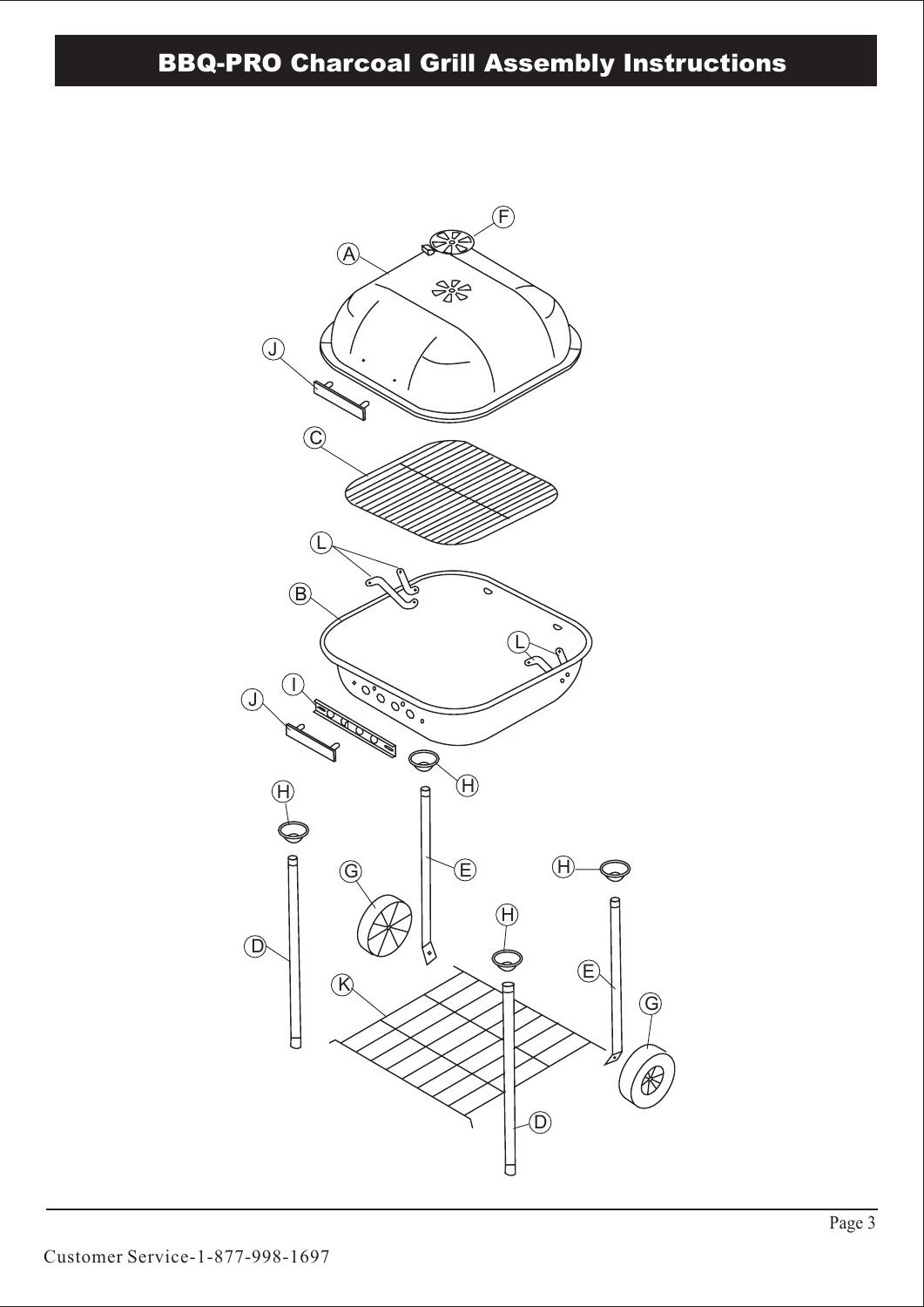Remove all the parts from the carton and lay them out on a smooth, clean surface. Verify the presence of all parts by comparing to Hardware and Parts Lists on previous pages. Do not throw away any of the packaging until you locate all the parts.

**STEP 1**: Attach lid vent (F) to lid (A) by using damper bolt (5), fiber washer (9) and damper winged nut (6).

Attach handle (J) to lid (A) by using 2 handle bolts (2), 2 metal washers (10) and 4 fiber washers (9). Screw handle bolts (2) into handle (J).



**STEP 2**: Before attaching the legs make sure that the bottom bowl (B) is facing in the proper position. You want to make sure you place the stationary legs (D) on the opposite side of the bottom bowl (B) away from the hinges (L). See diagram.

Attach stationary legs (D) of grill by inserting a leg bolt (1) through metal washer  $(10)$ , bottom bowl  $(B)$ , leg bowl  $(H)$ , and screwing bolt (1) into stationary leg (D). Repeat procedure for the other stationary leg. Hand tighten. Attach wheel legs (E) of grill by inserting a leg bolt (1) through metal washer (10), bottom bowl (B), leg bowl (H), and screwing bolt (1) into wheel leg (E). Repeat procedure for the other wheel leg. Hand tighten.

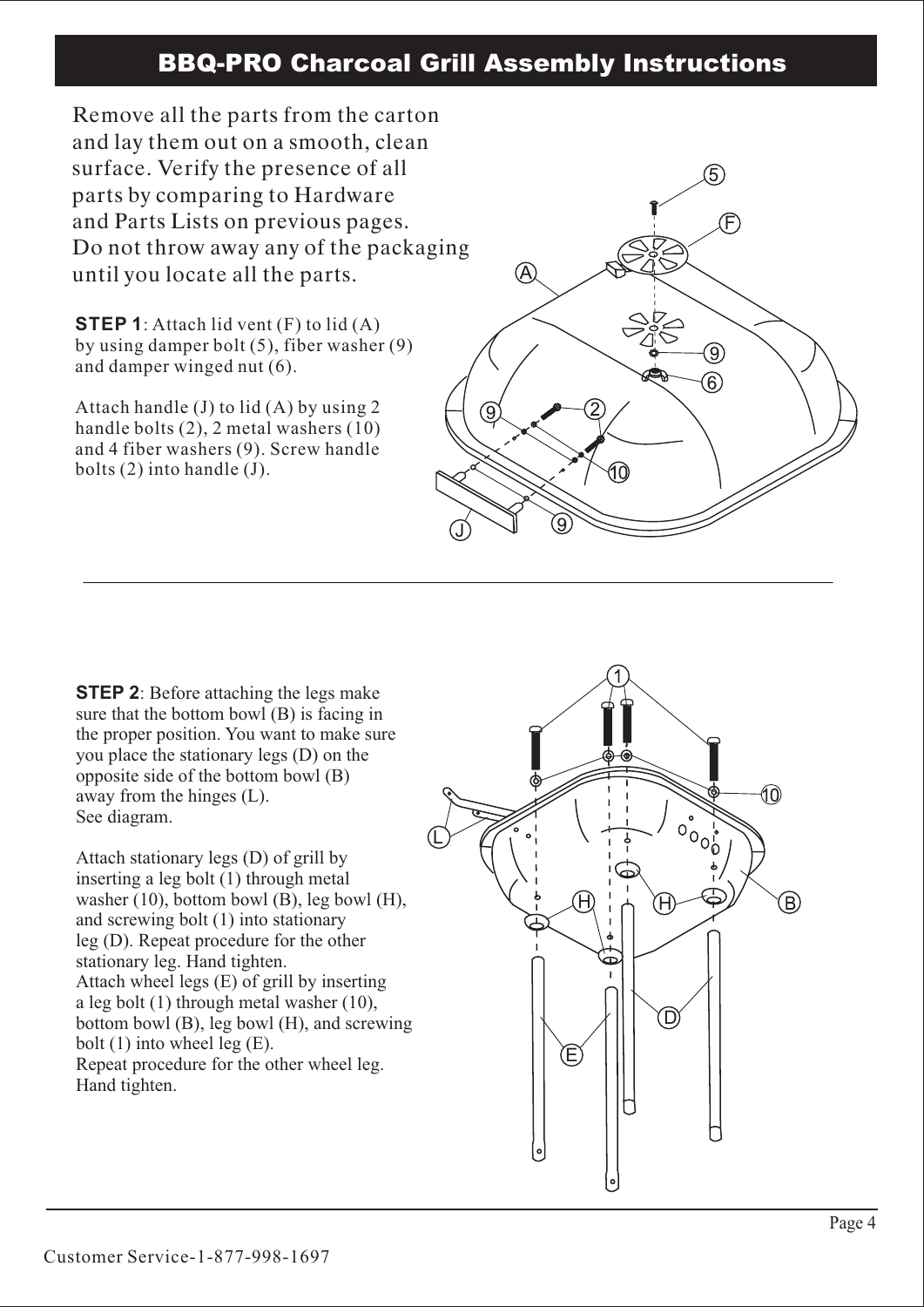**STEP 3:** Before attaching wire rack (K) make sure that the short axles are facing the front. Attach wire rack (K) to stationary legs (D) by inserting the short axles of wire rack (K) through holes in front legs (D).

Attach wire rack  $(K)$  to wheel legs  $(E)$ by inserting the long axles of wire rack (K) through wheel legs (E), 2 wheels (G), 2 plastic washers (11) and screw 2 locknuts (8).

Tighten all leg bolts and wheel axle nuts.



**STEP 4:** Attach bottom bowl damper (I) to the front of bottom bowl (B). Make sure that the small handle on the bottom bowl damper (I) is facing away from the bottom bowl (B). For the bottom bowl damper (I) use 2 bowl damper bolts (4), 4 fiber washers (9) and 2 winged nuts (7). Make sure when tightening that the bottom bowl damper (I) can move side to side.

Attach handle (J) to bottom bowl (B) by using two handle bolts (2), two metal washers (10) and 4 fiber washers (9). Tighten handle bolts (2) into handle (J).

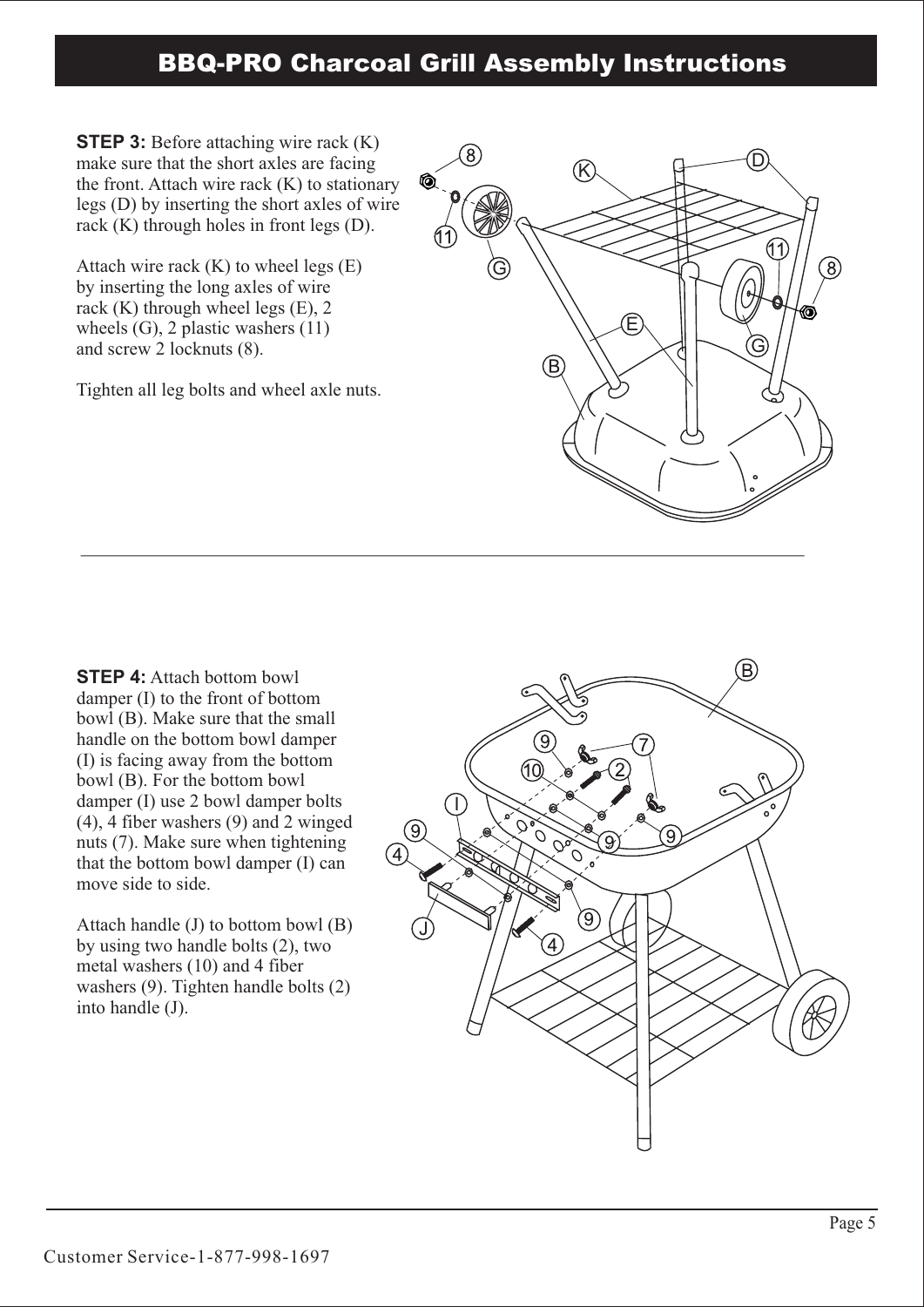**STEP 5:** Pull the preassembled hinges (L) up from inside the bottom bowl (B). Lean the top lid (A) against the rear of the bottom bowl (B). Make sure the hinges (L) are inside the top lid (A). Work with the hinge (L) side closest to you. Line up the bottom hole on the side of the top lid  $(A)$  with the hole on the  $'L^r$  shaped hinge  $(L)$ insert a hinge bolt (3), through the top lid (A), a fiber washer  $(9)$ , the  $'L$  shaped hinge  $(L)$ , a fiber washer (9), and attach a winged nut (7) to the hinge bolt (3). Repeat same procedure on the other side.

Through the top hole insert another hinge bolt (3), through the top lid (A), fiber washer (9), the "S" shaped hinge (L), another fiber washer (9) and attach another winged nut (7) to the hinge bolt (3). Repeat same procedure on other side. Hand tighten only for easy movement.



**STEP 6:** Place cooking grid (C) into bottom bowl (B).

**STEP 7:** Fully tighten all nuts & screws at this time.

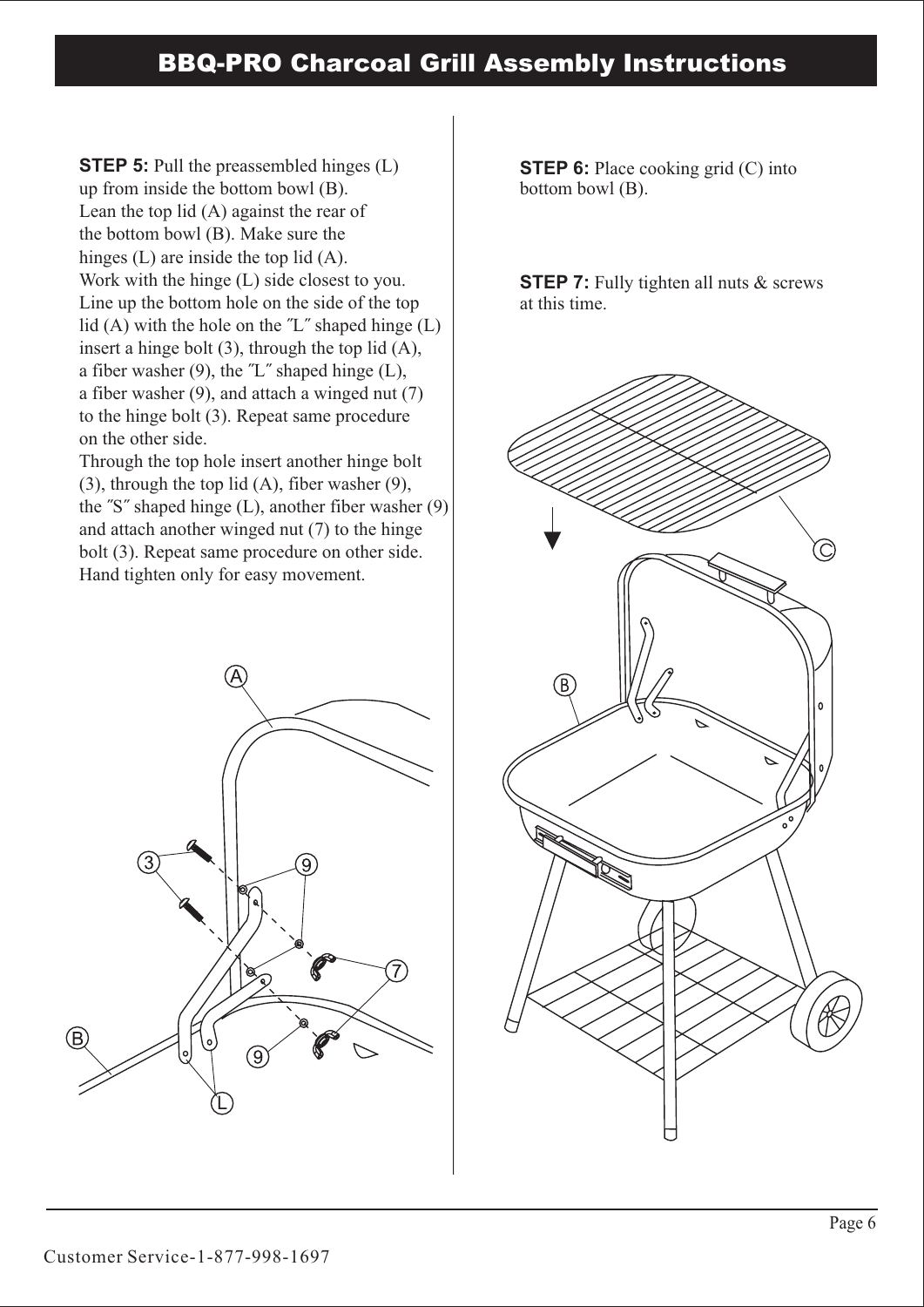## **Grilling Instructions and Tips:**

- 1. Preheat the cooking grid for 5-10 minutes.
- 2. Before heating grid, lightly coat cooking grid with cooking oil to prevent food from sticking.

# **Maintenance And Storage:**

Allow ashes and coals to completely cool before moving your grill. Always empty ashes and charcoal before storing. Allow grill to cool completely before cleaning. Clean with hot, soapy water and rinse completely. Use a wire brush if necessary on cooking grid.

> WARNING: To ensure that it is safe to eat, food must be cooked to the minimum internal temperatures listed in the table below.

| USDA* Recommended Safe Minimum Internal Temperatures |                 |  |
|------------------------------------------------------|-----------------|--|
| Beef, Veal, Lamb and Pork: Whole Cuts**              | $145°$ F        |  |
| Fish                                                 | $145^\circ$ F   |  |
| Beef, Veal, Lamb and Pork: Ground                    | $160^{\circ}$ F |  |
| Egg Dishes                                           | $160^\circ$ F   |  |
| Turkey, Chicken & Duck: Whole, Pieces & Ground       | $165^\circ$ F   |  |

\*United States Department of Agriculture.

\*\*Allow meat to rest three minutes before carving or consuming.

### 90 Day Limited Warranty

If this BBQ-Pro product fails due to a defect in material or workmanship within 90 days from the date of purchase, return it to any Kmart store or other BBQ-Pro outlet in the United States with your proof of purchase for free replacement.

This warranty gives you specific legal rights, and you may also have other rights which vary from state to state.

Kmart Corporation, Hoffman Estates, IL 60179

For further information, contact the manufacturer, toll free at 1-877-998-1697.